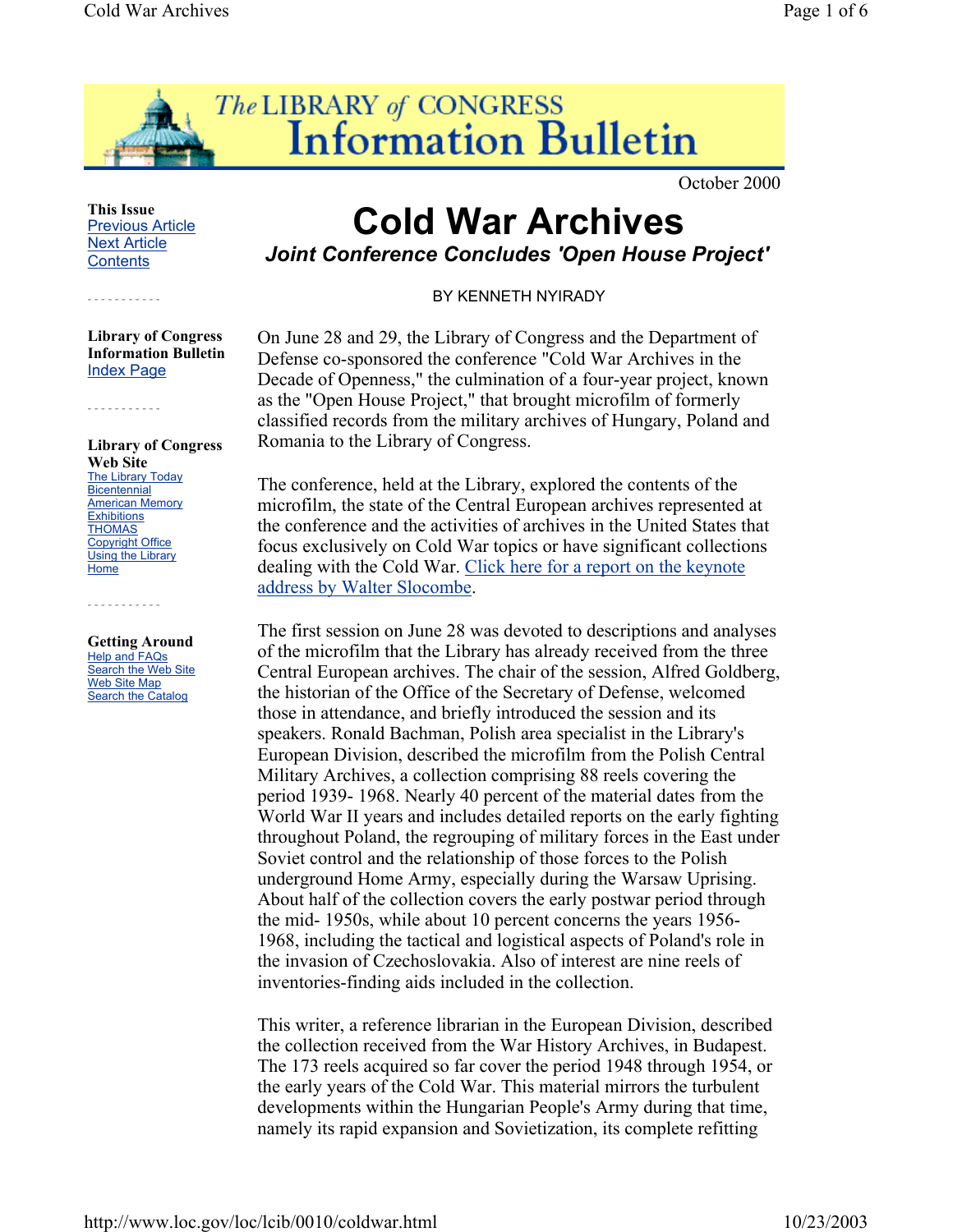with Soviet-made equipment and the imposition of party control of the military. Of particular note are establishment tables for various years that show the structure, personnel and equipment within each unit of the army, as well as inventories and costs of armaments acquired from the Soviet Union. Not only are official documents from the high command represented, such as orders issued by the Ministry of Defense, but also reports generated by political officers within the ranks that show conditions experienced by the average soldier.

Grant Harris, reference specialist in the European Division, presented the final paper of the session, regarding the 642 reels received from the Romanian Military Archives. Most of this collection consists of the complete archives of the Romanian Commission for the Implementation of the Armistice, 1944-47, which was created to ensure Romanian compliance with the demands of the Allied Soviet High Commission. These archives detail restitution to the Soviet Union of its citizens, equipment and property, as well as territory; and they chronicle Soviet abuses, such as the illegal seizing of property and the transfer of Romanian, Hungarian, German and other non-Soviet citizens to the U.S.S.R. A smaller set (62 reels) of documents originates from the intelligence archives of the Romanian Joint Chiefs of Staff, 1944-1948. These report the activities of foreign embassies and missions in Romania, as well as accounts of interrogations of American airmen whose aircraft had been shot down. Another group of records (65 reels) documents the Soviet drive to bring the Romanian armed forces under its control.

Brig. Gen. John Sloan Brown, director of the U.S. Army Center of Military History, chaired the first session of the second day, "Central European Military Archives in the Decade of Openness." This session featured Col. Andrzej Bartnik, director of Poland's Central Military Archives (Centralne Archiwum Wojskowe); Jolán Szijj, director of the Hungarian War History Archives (Hadtörténelmi Levéltár); and Col. Alexandru Osca, chief of the Romanian Military Archives (Archivele Militarie ale Ministerului Apararii Nationale).

Col. Bartnik briefly described the activity of the Polish Central Military Archives (CMA) and set it against the background of Polish political and military history since the end of the Second World War. He enumerated themes in Cold War history that have emerged in research based on materials in the CMA -- Soviet officers in the Polish army, political repression in the army during the postwar period, the economic burden on Polish society resulting from membership in the Warsaw Pact and the uses of the army in domestic interventions and in Czechoslovakia in 1968. He also listed the military agencies whose documents are to be found in the archives, including the National Defense Committee, which set military policy and oversaw its implementation. He admitted that the military documentation on the 1981 declaration of martial law is still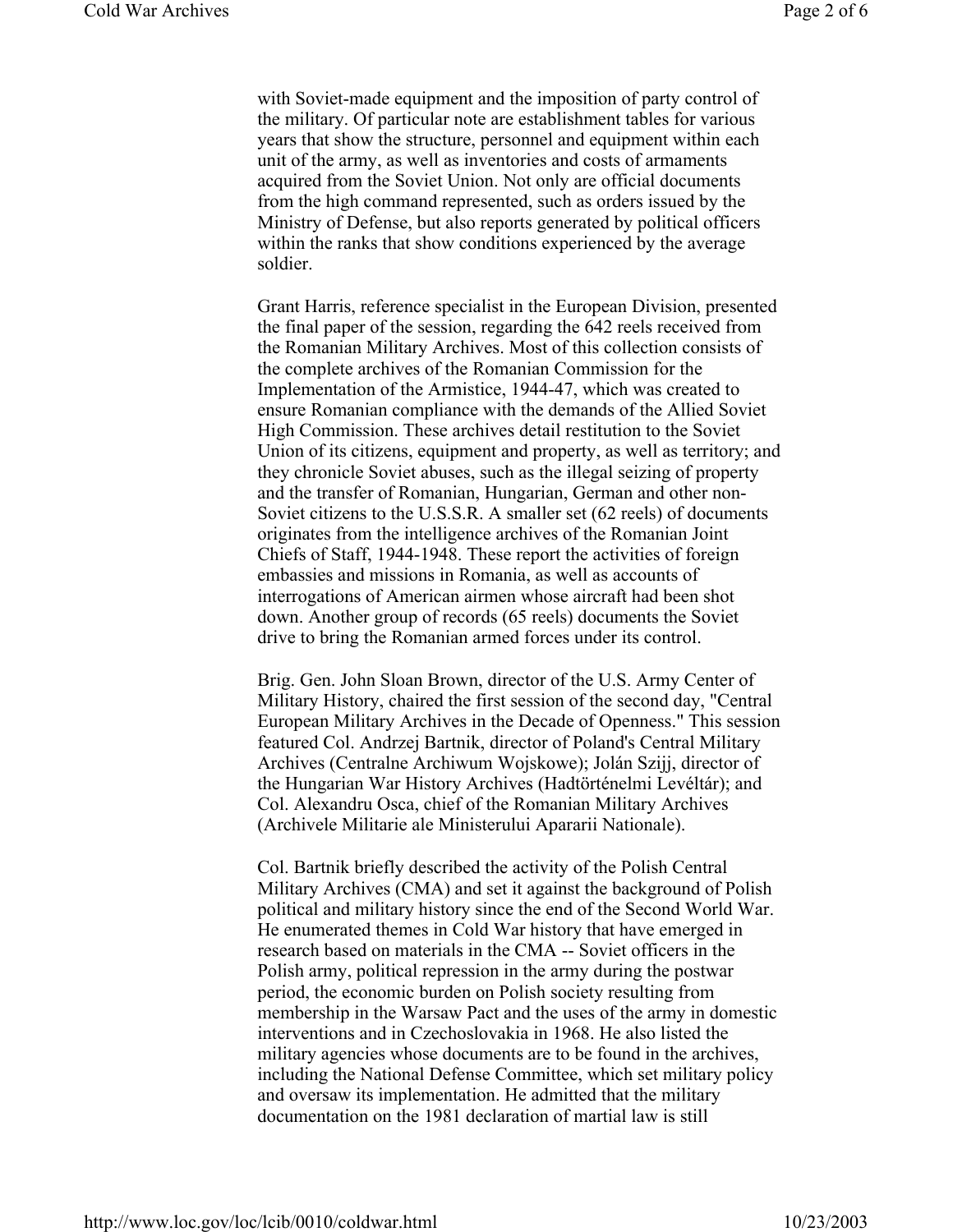protected by current secrecy restrictions, but noted that current efforts to liberalize the law on archives may expand access to materials from the 1970s and 1980s.

Ms. Szijj prefaced her remarks about issues currently facing the Hungarian War History Archives (WHA) by setting out a detailed history of the archives, noting that the institution's oldest document dates back to the 13th century. She then outlined the legislation affecting archival access today, including privacy restrictions that limit access to documents containing personal data. Ms. Szijj observed that although the number of researchers using the WHA is continually increasing, less than half are involved with research since 1945 -- the period of the Cold War -- and most of these are working with military court records. In fact, she noted, the WHA receives many official requests from military courts or other organizations that deal with rehabilitation processes or actions for damages. Ms. Szijj also provided the titles of some of the WHA's recent publications over the past several years and spoke about the WHA's links with similar institutions in Austria, Romania and Slovakia.

The first part of Col. Osca's presentation dealt with two groups of individuals- -those who use the Romanian Military Archives, many of whom were victims of the former communist regime but yet attempt to write objectively about that era; and Romanian archivists, who endeavor to better understand and adapt to their new role in a democratic society. Openness, he observed, was assisted by Law 16 for the National Archives of 1996, which declared archives to be not merely places of storage but rather centers that support research, and gave the Ministry of National Defense the right to operate its archives without outside interference. Col. Osca believed it was in the best interest of all archives, including military archives, not only to make material available to researchers, but also to process it and create finding aids. He mentioned that legislation is being considered that would permit release of any unclassified document regardless of the 30-year rule that currently restricts access to such material.

The audience at the afternoon session witnessed a panel discussion "Cold War Documentation Programs," chaired by Robert S. Litwak, director of the Division of International Studies at the Woodrow Wilson Center. Panelists were Mark Kramer, director of the Harvard Project on Cold War Studies at Harvard University; James G. Hershberg, associate professor of history and international affairs for the Elliot School of International Affairs at George Washington University; Vojtech Mastny, coordinator of the Parallel History Project on NATO and the Warsaw Pact; Christian Ostermann, director of the Cold War International History Project at the Woodrow Wilson Center; and John E. Haynes, 20th century political historian in the Manuscript Division.

Opening the discussion, Mark Kramer pointed out that the Harvard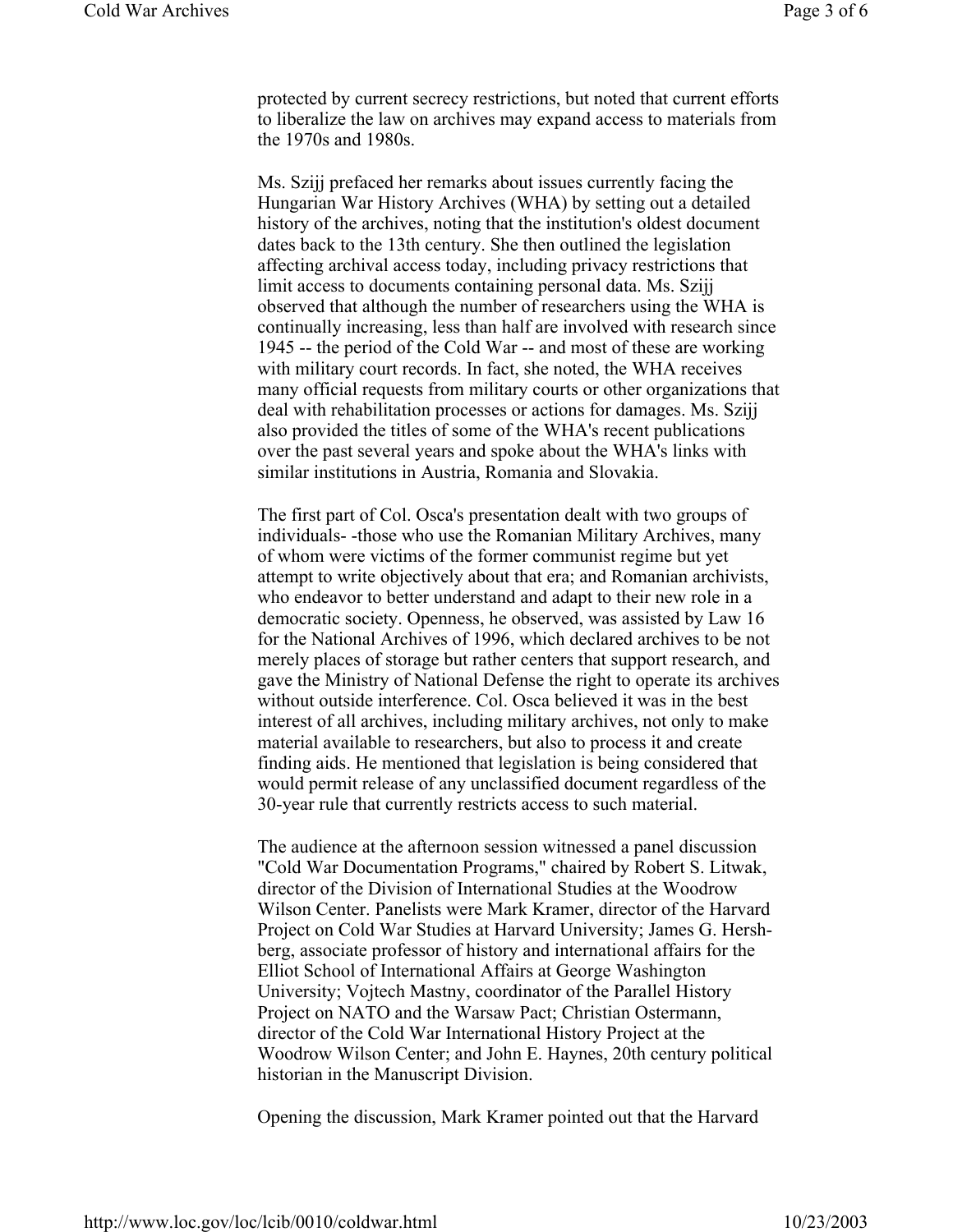Project aimed not to collect archival documents but to sponsor scholarly publications based on documents held elsewhere. This the Harvard Project did through its publication *Journal of Cold War Studies* and various book series. In connection with the theme of the conference, and later echoed by other participants, he observed that much material about the Soviet military could be found in archives of the former non-Russian republics of the Soviet Union. For example, archives in Ukraine yield much documentation about the Warsaw Pact's 1968 invasion of Czechoslovakia. The same held true for archival material held in the Baltic states concerning the 1980-81 crisis in Poland.

Vojtech Mastny told those assembled that the military aspect of the Cold War was little known as, until recently, military archives have been mostly inaccessible. He described the Parallel History Project on NATO and the Warsaw Pact, which actively seeks to locate, collect, analyze and interpret the growing numbers of recently declassified documents from NATO, the Warsaw Pact and their respective member states. Founded in 1996, the project represents a cooperative effort of institutes and archives in the United States and Europe. Concerning one category of documents, those of the Warsaw Pact, Mr. Mastny pointed out that although the foreign ministers of the member states signed an agreement in February 1991 to keep Pact documents inaccessible, one could actually examine these documents in Germany, the Czech Republic or Bulgaria, and that the other former Pact countries ought to declassify them as well.

Christian Ostermann spoke about the Cold War International History Project at the Woodrow Wilson Center. Begun in 1991, this project aims to integrate new information based on previously inaccessible sources from the former Communist world with Western historiography of the Cold War, a literature traditionally based only on Western sources and what Sovietology could glean. Through its *Bulletin* and other publications, conferences and its encyclopedic Web site, the Project publicizes new findings concerning Cold War history. One such conference, cosponsored in November 1997 with the National Security Archive, and the Institute of Political Studies of the Polish Academy of Sciences, brought together Poles, Americans and Russians who participated in the 1980-81 Solidarity crisis in Poland. Mr. Ostermann announced that upcoming conferences will consider the origins of détente and Latin America in the Cold War.

John Haynes spoke about the Library of Congress's recent and continuing acquisitions of Cold War-related archival material. This includes the papers of former Soviet general Dmitrii Volkogonov and a microfilm edition of the papers of the Communist Party of the United States, consisting of about 500,000 pages, from the beginnings of the movement until 1944. An acquisition of particular note is the Comintern database and digital archive, which is being produced by the International Committee for the Computerization of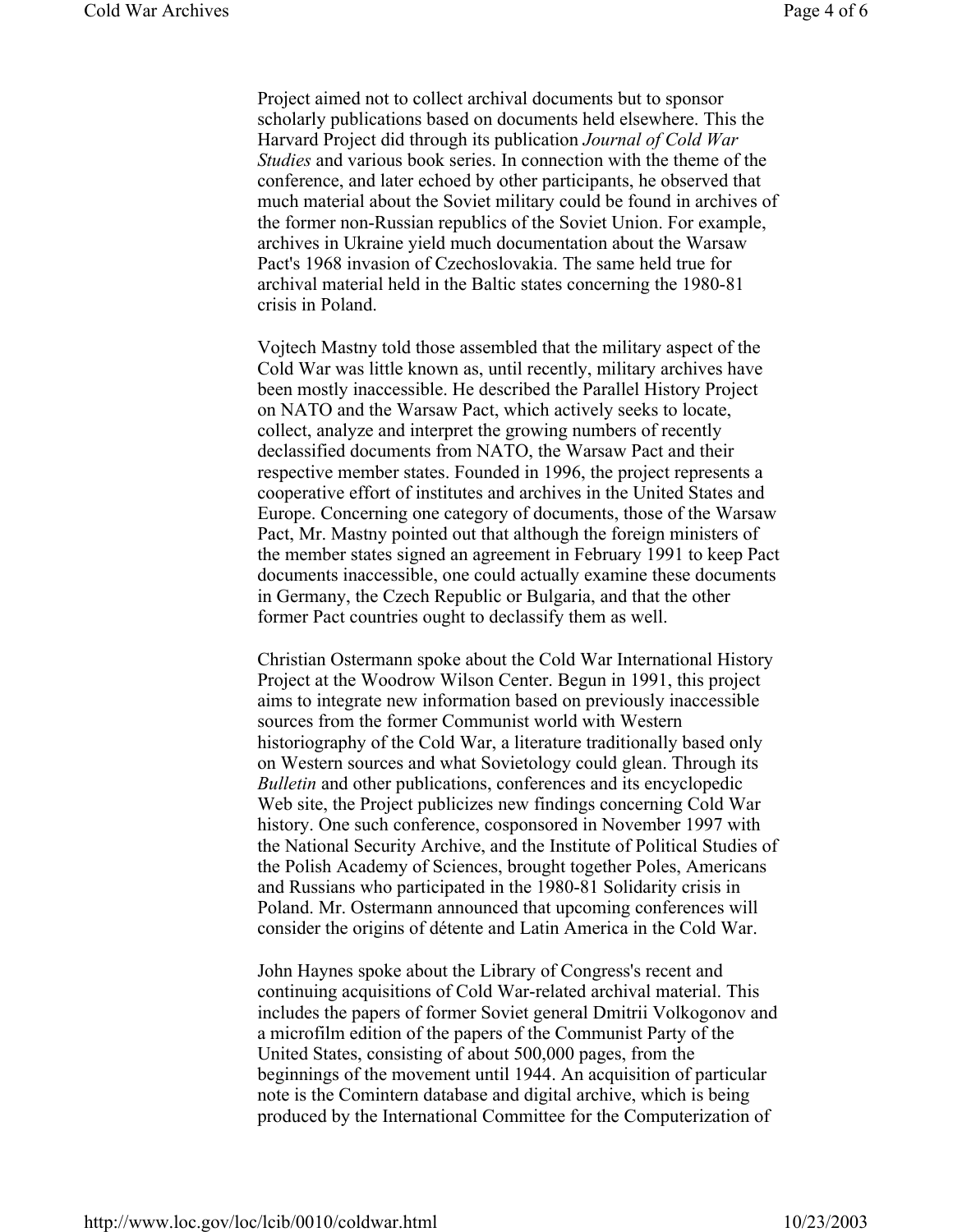the Comintern Archive (INCOMKA), of which the Library of Congress is a member, along with the national archival services of Germany, France, Spain and Switzerland, the Federal Archives Service of Russia and the International Council on Archives. The project will create a database for the entire Comintern archives (estimated at more than 20 million pages), and 1 million digital images of the most important and interesting documents in the archive.

James G. Hershberg spoke about the National Security Archive at George Washington University. This archive, which is not affiliated with the U.S. Government, contains declassified U.S. documents on national security that have been obtained through the Freedom of Information Act. According to Mr. Hershberg, the archive's interest and extensive publishing activity focus on many areas of the world and its collections include comprehensive microfiche on the Cuban missile crisis of 1962 and the Berlin crisis of 1958-1962. The archive, together with Chadwyk-Healey, has created the Digital National Security Archive, a database of more than 35,000 documents central to U.S. foreign and military policy since 1945.

Lively discussions concluded all three sessions on subjects such as the possibility of documents in the Hungarian, Polish and Romanian military archives dealing with the Greek Civil War, American POWs in Korea and Vietnam and defense attaché reporting from these two countries, the Soviet withdrawal from Central Europe in the early 1990s, and current access to documents in these archives.

The papers presented at the conference will be published in the book *The Open House Collection: Documents from the Military Archives of Former Soviet Warsaw Pact Countries* in the Library of Congress, edited by Frank N. Schubert, Office of Joint History, Office of the Chairman, Joint Chiefs of Staff; with a foreword by John Van Oudenaren, chief of the European Division.

Indexes to the microfilm that the Library has already received from the Hungarian, Polish and Romanian military archives can be found at the European Division on the Library's Web site, www.loc.gov/rr/european/specproj.html.

Mr. Nyirady is a reference librarian in the Library's European Division.

**Previous Article | Next Article | Contents Top of Page | Information Bulletin Home | LC Home**

**The Library of Congress** 101 Independence Ave. SE